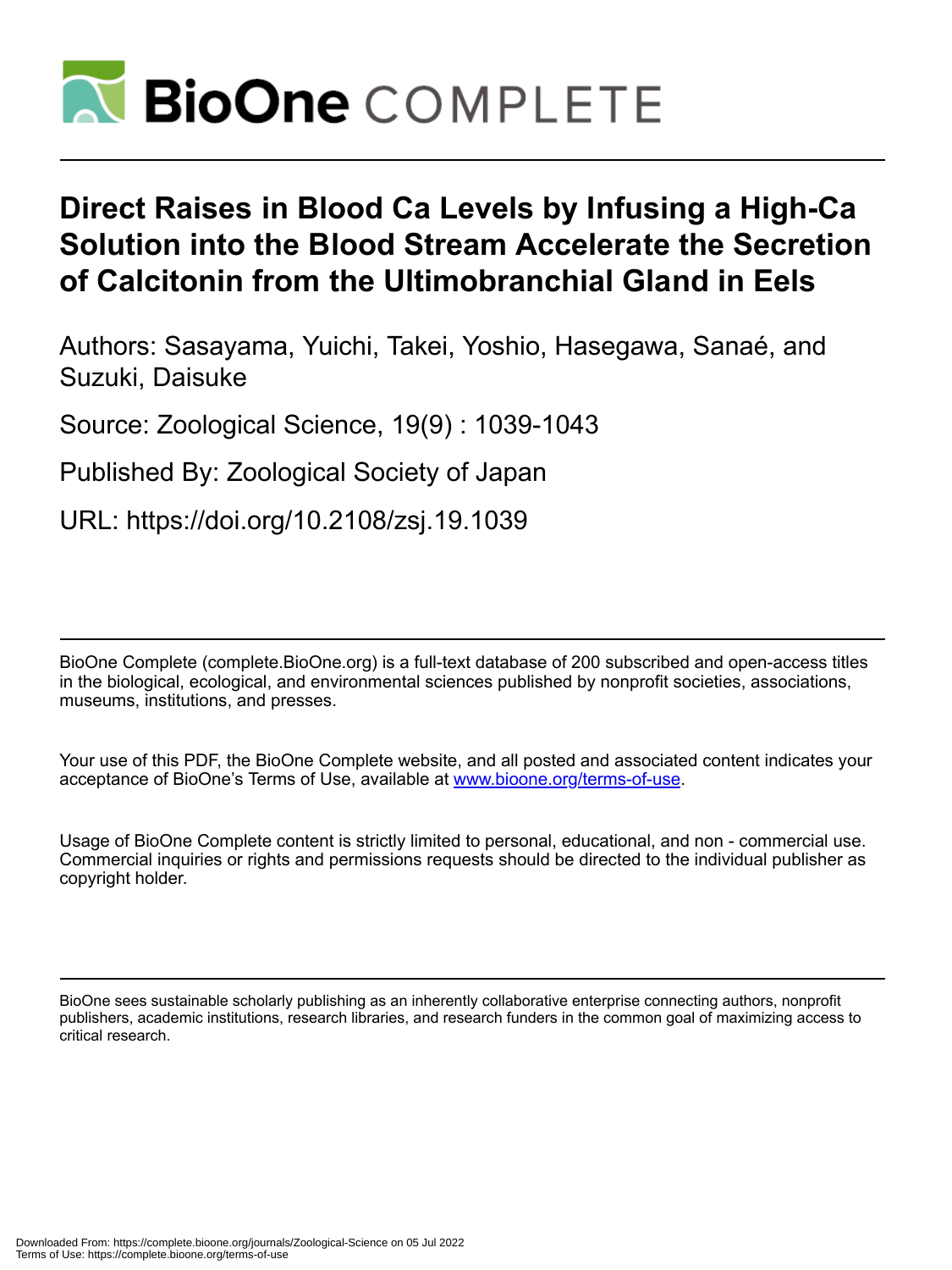# **Direct Raises in Blood Ca Levels by Infusing a High-Ca Solution into the Blood Stream Accelerate the Secretion of Calcitonin from the Ultimobranchial Gland in Eels**

Yuichi Sasayama<sup>1\*</sup>, Yoshio Takei<sup>2</sup>, Sanaé Hasegawa<sup>2</sup> and Daisuke Suzuki<sup>1</sup>

1 *Noto Marine Laboratory, Faculty of Science, Kanazawa University, Ishikawa 927-0553, Japan* 2 *Ocean Research Institute, the University of Tokyo, Tokyo 164-8639, Japan*

ABSTRACT—In eels, a CaCl<sub>2</sub> solution was infused into the pneumatic duct vein. Plasma Ca levels were significantly increased during 3 hr and were followed by significant raises in plasma calcitonin levels. These results strongly suggest that, in eels, direct raises in blood Ca levels by infusion of a high-Ca solution *via* blood vessels can accelerate the secretion of calcitonin from the ultimobranchial gland.

**Key words**: calcitonin, blood Ca, ultimobranchial glands, eels

### **INTRODUCTION**

Calcitonin is a peptide hormone that is secreted from the C-cells of the thyroid gland in mammals or from the ultimobranchial gland in most vertebrates. In mammals, this hormone suppresses the activity of osteoclasts and decreases the mobilization of Ca from bones. As a result, blood Ca levels decline, and the hardness of bones is maintained (Azria, 1989).

On the other hand, except for anuran amphibians (Robertson 1971, 1988), the function of calcitonin is not clear in lower vertebrates (Chan *et al*., 1968; Hayslet *et al*., 1971; Sasayama, 1999). In the past, however, we suggested that, in chum salmon, calcitonin might work at early stages of body growth because the ultimobranchial gland in the fry before hatching was already immunostained with anti-calcitonin antiserum (Sasayama *et al*., 1989).

Recently, it was determined that plasma Ca levels and calcitonin levels in normally fed eels were significantly higher than those in starved eels (Sasayama *et al*., 1996). When a high-Ca solution or saline solution was infused into the stomach in goldfish, plasma Ca levels were significantly elevated only in the high-Ca group (Sasayama *et al*., 1996). In addition, the number of individuals with a high level of plasma calcitonin was significantly larger in the high-Ca group than in the saline group. Furthermore, we repeated a similar experiment in eels, in which plasma calcitonin levels in individuals administered a high-Ca solution into the stomach were significantly raised slightly after the elevation of

\*Corresponding author: Tel. +81-768-74-1151; FAX. +81-768-74-1644. E-mail: sasayama@suzu2.suzu.or.jp plasma Ca levels (Suzuki *et al*., 1999). This result also demonstrates that, in teleosts, the ultimobranchial gland secretes calcitonin when blood Ca levels are raised. Taking these all results into consideration, it is strongly suggested that, in teleosts, calcitonin plays a physiological role on daily occurrences such as suppressing transitory hypercalcemia arising from feeding.

In teleosts, however, all evidence that we have submitted so far has been obtained by infusing Ca into the digestive tract. It is known that, in mammals, some gut hormones affect the secretion of calcitonin on the processes of digestion (Azria, 1989; Person *et al*., 1988; Sethi *et al*., 1983). For example, gastrin, CCK, glucagons, and secretin all accelerate the secretion of calcitonin. Therefore, when a high-Ca solution was infused into the stomach, it was not clear whether some gut hormones brought about the secretion of calcitonin from the ultimobranchial gland or the elevation of blood Ca levels did so directly.

The purpose of this study is to determine whether or not, in eels, raising blood Ca levels by infusing a high-Ca solution into the blood stream can accelerate the secretion of calcitonin from the ultimobranchial gland.

## **MATERIALS AND METHODS**

Japanese eels (*Anguilla japonica*) were used. In eels, the ultimobranchial gland is located on the transverse septum that separates the heart from the visceral mass. Consequently, it is necessary to find a blood stream toward the transverse septum after bathing the ultimobranchial gland with a high-Ca solution. In this study, we selected the pneumatic duct vein, which immediately flows to the sinus venosus of the heart *via* the transverse septum from the swim bladder. A canula was set in the pneumatic duct vein to infuse the high Ca-solution. Another canula was put in the arterial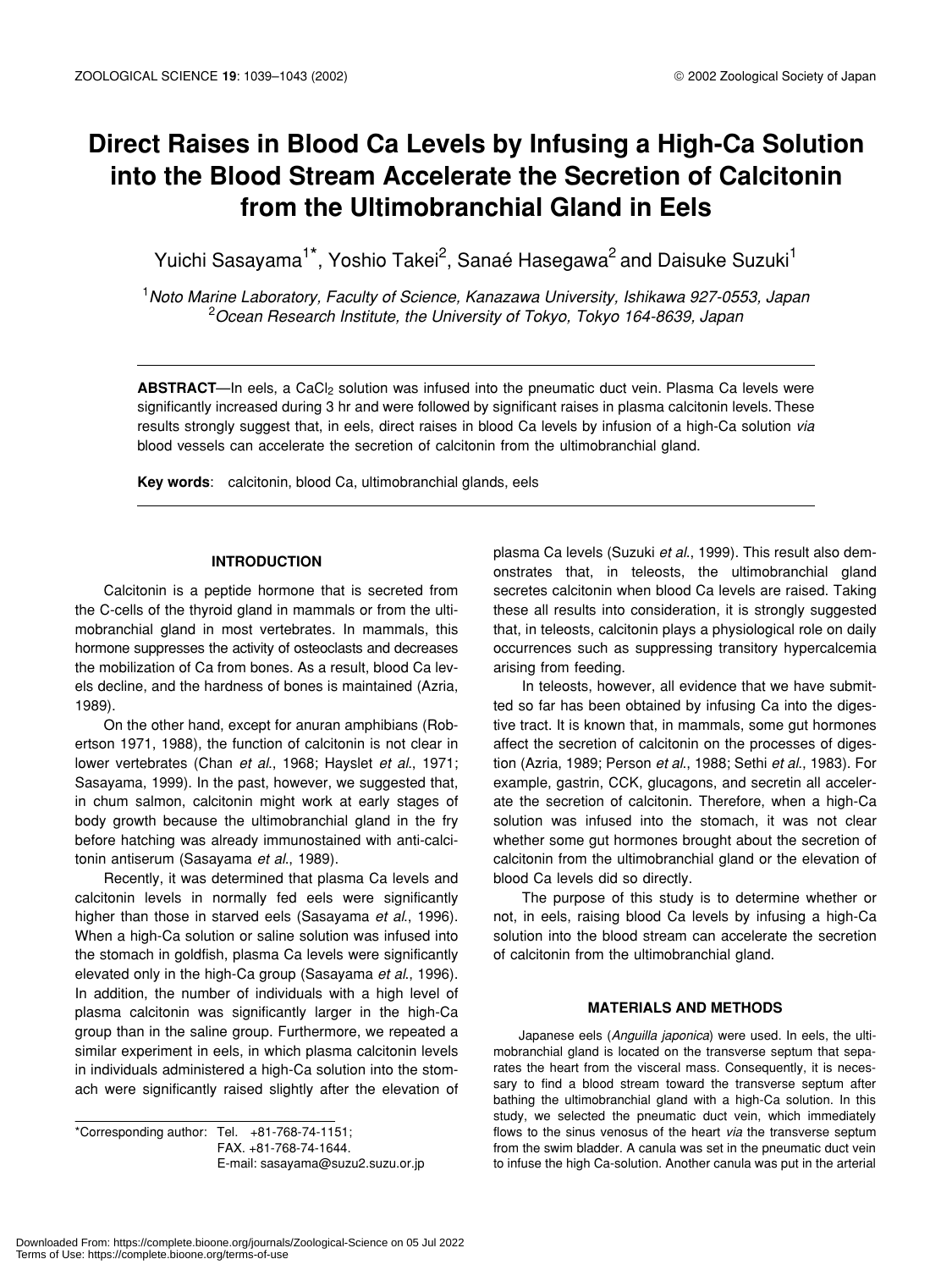bulb for collecting blood.

The eels were divided into two groups. In one group, 2 mM CaCl<sub>2</sub> solution was infused at a rate of 0.3 ml/hr by an infusion pump. This concentration and rate were determined by considering the quantity of blood in eels and the results of the previous experiments (Sasayama *et al*., 1996; Suzuki *et al*., 1999). We intended to take blood successively at 0, 0.5, 1, and 3 hr after infusion of the high-Ca solution into the heparinized syringe. When the solution was actually infused to 6 individuals, however, most eels died as soon as infusion started. We could collect data from only 2 surviving individuals. One survived for 3 hr, while the other one died after 1 hr. Therefore, the CaCl<sub>2</sub> concentration was decreased to 0.5 mM, and the infusion rate was changed to 0.4 ml/hr. Seven individuals were exposed to these conditions. Four of them survived for 3 hr, and 3 died after 1 hr. Consequently, the CaCl<sub>2</sub> concentration was again decreased to 0.3 mM, and the infusion rate was readjusted to 0.3 ml/hr. Two individuals were exposed to these conditions, but both died after 1 hr. Therefore, we judged that direct infusion of CaCl<sub>2</sub> solution to the sinus venosus affected the heart muscle toxically, although the solution passed through the transverse septum from the pneumatic duct vein. In this study, as a result, 3 kinds of CaCl<sub>2</sub> concentrations were tried, and data of 11 individuals were obtained.

On the other hand, as a control group, we infused 1.0 mM or 0.6 mM NaCl solution in 4 individuals and 1 individual, respectively, when considering the chloride concentrations of CaCl<sub>2</sub>. Because no eels died in this experiment, we could obtain data from 5 individuals.

Plasma was preserved in a deep-freezer until examination for analyzing Ca and calcitonin levels. Total Ca levels in plasma were determined using a microplate reader (Sasayama *et al*., 1996) by a modified method of Gitelman (1967). Plasma calcitonin levels were measured by a sandwich method of ELISA (Sasayama *et al*., 1996).

For determining ionic Ca levels and Na levels in plasma, a large quantity of blood was taken at the final sampling at 3 hr. In samples taken at other times as well, plasma Na levels were determined when the blood volume was adequate to measure it. Furthermore, we checked the hematocrit value at every sampling time to determine whether the effects of blood samplings were different or not between the CaCl<sub>2</sub> group and the NaCl group.

The significance of changes in data was statistically examined

using the Friedman-*test*. In the CaCl<sub>2</sub> group, we separately assayed the data from individuals from which blood samples could be taken until 3 hr and 1hr after infusion. The average body weights of the CaCl2 group and the NaCl group at the initial level were 189.2±2.02 g and 184.0±6.26 g, respectively. There was no significant difference between them.

#### **RESULTS**

# **Plasma Ca levels**

All 3 kinds of  $CaCl<sub>2</sub>$  solutions brought about raises in plasma Ca levels (Table 1). Although there were 6 times more differences in the Ca concentrations among those solutions infused, the rates of raises in plasma Ca levels did not correlate directly with the Ca concentrations of the solu-

**Table 1.** Individual values in plasma Ca levels (mM) in eels infused with a high-Ca solution. Ca concentrations (mM) in the solutions infused and the infusion rates are also cited in this table.

| No.    | 0 <sub>hr</sub> | 0.5 <sub>hr</sub>  | 1 <sub>hr</sub>    | 3 hr             | (mM) | ml/hr |
|--------|-----------------|--------------------|--------------------|------------------|------|-------|
| 1      | 3.12            | 6.44               | 11.00              |                  | 2.00 | 0.3   |
| 2      | 2.40            | 3.77               | 4.32               | 7.53             | 2.00 | 0.3   |
| 3      | 2.79            | 6.71               | 8.23               |                  | 0.50 | 0.4   |
| 4      | 2.25            | 5.11               | 7.06               | 8.68             | 0.50 | 0.4   |
| 5      | 4.82            | 8.33               | 9.46               |                  | 0.50 | 0.4   |
| 6      | 2.59            | 5.29               | 7.06               | 9.38             | 0.50 | 0.4   |
| 7      | 3.02            | 6.19               | 5.36               | 9.56             | 0.50 | 0.4   |
| 8      | 2.77            | 3.99               | 4.89               | 9.01             | 0.50 | 0.4   |
| 9      | 3.22            | 7.44               | 9.06               |                  | 0.50 | 0.4   |
| 10     | 2.40            | 5.18               | 5.71               |                  | 0.30 | 0.3   |
| 11     | 1.92            | 2.64               | 5.39               |                  | 0.30 | 0.3   |
| av.±SE | $2.85+$<br>0.23 | $5.55 \pm$<br>0.51 | $7.05 \pm$<br>0.65 | $8.83 +$<br>0.36 |      |       |



**Fig. 1.** Changes in plasma Ca levels (mM) in eels infused with a high-Ca solution or NaCl solution. The number in parenthesis is the number of fish examined.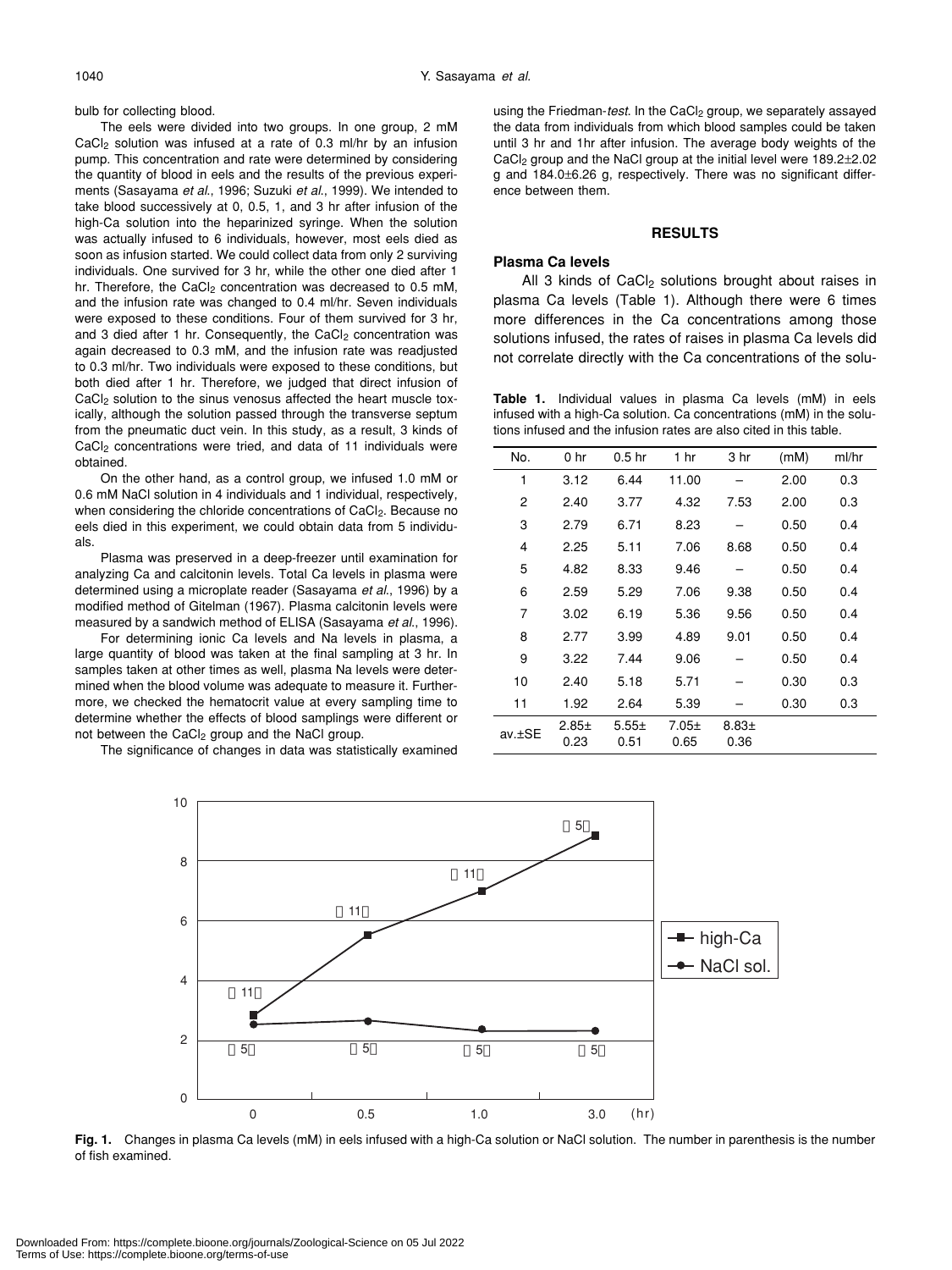tions. Therefore, the average value in plasma Ca at each sampling time was calculated by putting the data together. The results indicated that the plasma Ca value was 2.9±0.23 mM just before the infusion of CaCl<sub>2</sub> solutions,  $5.6\pm0.51$  mM at 0.5 hr after infusion, 7.1±0.65 mM at 1.0 hr after infusion, and 8.8±0.36 mM at 3.0 hr after infusion (Table 1) (Fig. 1). The final value was 3 times higher than the initial value. These changes in plasma Ca levels were statistically significant (*p*<0.01).

In the NaCl group, the initial value of plasma Ca was 2.5±0.19 mM, which was not significantly different from that in the CaC $\vert_2$  group. After the infusion of the NaCl solution, plasma Ca levels were 2.6±0.12 mM at 0.5 hr, 2.3±0.15 mM at 1.0 hr, and 2.3±0.17 mM at 3 hr. These changes were not statistically significant (Fig. 1) (Table 2).

#### **Plasma calcitonin levels**

Calcitonin values were rather variable in the initial levels from individual to individual in either group (Tables 3 and 4). Plasma calcitonin levels were not correlated with either plasma Ca levels or the CaCl<sub>2</sub> concentrations infused as well. In Fig. 2, changes in plasma calcitonin levels during 3 hr in the high-Ca group are shown individually by converting each initial value to r1.0. Plasma calcitonin levels began to increase at 0.5 o 1 hr after infusion in most individuals and ascended to higher levels at 3 hr. These changes were statistically significant (*p*<0.01).

On the other hand, changes in plasma calcitonin levels

**Table 2.** Individual values in plasma Ca levels (mM) in eels infused with a NaCl solution.

| No.    | 0 <sub>hr</sub> | 0.5 <sub>hr</sub> | 1.0 <sub>hr</sub> | 3.0 hr          |
|--------|-----------------|-------------------|-------------------|-----------------|
|        | 1.85            | 2.50              | 1.82              | 1.87            |
| 2      | 2.64            | 2.32              | 2.15              | 2.19            |
| 3      | 2.69            | 3.02              | 2.42              | 2.82            |
| 4      | 2.52            | 2.57              | 2.64              | 2.52            |
| 5      | 2.97            | 2.77              | 2.59              | 2.15            |
| av.±SE | $2.50+0.19$     | $2.64 \pm 0.12$   | $2.32 \pm 0.15$   | $2.29 \pm 0.17$ |

in the NaCl group are also shown in Fig. 3 as they are for the CaCl<sub>2</sub> group. There was no significant change during 3 hr.

#### **Ionic Ca levels in plasma**

Ionic Ca values in the CaCl<sub>2</sub> group could be determined in 3 individuals that survived for 3 hr. The value was

**Table 3.** Individual values in plasma calcitonin levels (pg/ml) in eels infused with a high-Ca solution.

| No.    | 0 <sub>hr</sub> | 0.5 <sub>hr</sub> | 1.0 <sub>hr</sub> | 3.0 hr   |
|--------|-----------------|-------------------|-------------------|----------|
| 1      | 1501.7          | 2774.9            | 3300.4            |          |
| 2      | 1523.1          | 4283.5            | 5702.6            | 11186.3  |
| 3      | 7150.4          | 7571.6            | 12084.0           |          |
| 4      | 977.6           | 862.8             | 1488.8            | 3948.0   |
| 5      | 374.0           | 541.0             | 633.3             |          |
| 6      | 3005.8          | 4172.3            | 4494.6            | 20351.0  |
| 7      | 3615.6          | 4315.3            | 8498.9            | 27876.3  |
| 8      | 1736.7          | 1893.7            | 5080.5            | 6666.4   |
| 9      | 386.3           | 425.2             | 1484.1            |          |
| 10     | 436.7           | 417.4             | 1743.0            |          |
| 11     | 278.2           | 1145.0            | 3017.2            |          |
| av.±SE | 1907.8±         | $2582.1 \pm$      | 4320.7±           | 14005.6± |
|        | 620.13          | 689.92            | 1041.38           | 4447.63  |

**Table 4.** Individual values in plasma calcitonin levels (pg/ml) in eels infused with a NaCl solution.

| No.    | 0 <sub>hr</sub>   | 0.5 <sub>hr</sub> | 1.0 <sub>hr</sub> | 3.0 <sub>hr</sub>      |
|--------|-------------------|-------------------|-------------------|------------------------|
|        | 1337.8            | 1555.6            | 1168.5            | 1141.7                 |
| 2      | 868.8             | 889.9             | 914.0             | 1262.3                 |
| 3      | 2145.4            | 1303.0            | 824.7             | 552.6                  |
| 4      | 2353.5            | 4714.7            | 4965.8            | 3577.5                 |
| 5      | 1599.2            | 679.2             | 334.6             | 276.4                  |
| av.±SE | 1660.9±<br>269.26 | 1828.5±<br>737.65 | 1641.5±<br>841.99 | $1362.1 \pm$<br>583.12 |



**Fig. 2.** Individual changes in plasma calcitonin levels in eels infused with a high-Ca solution when converting each initial value 1.0.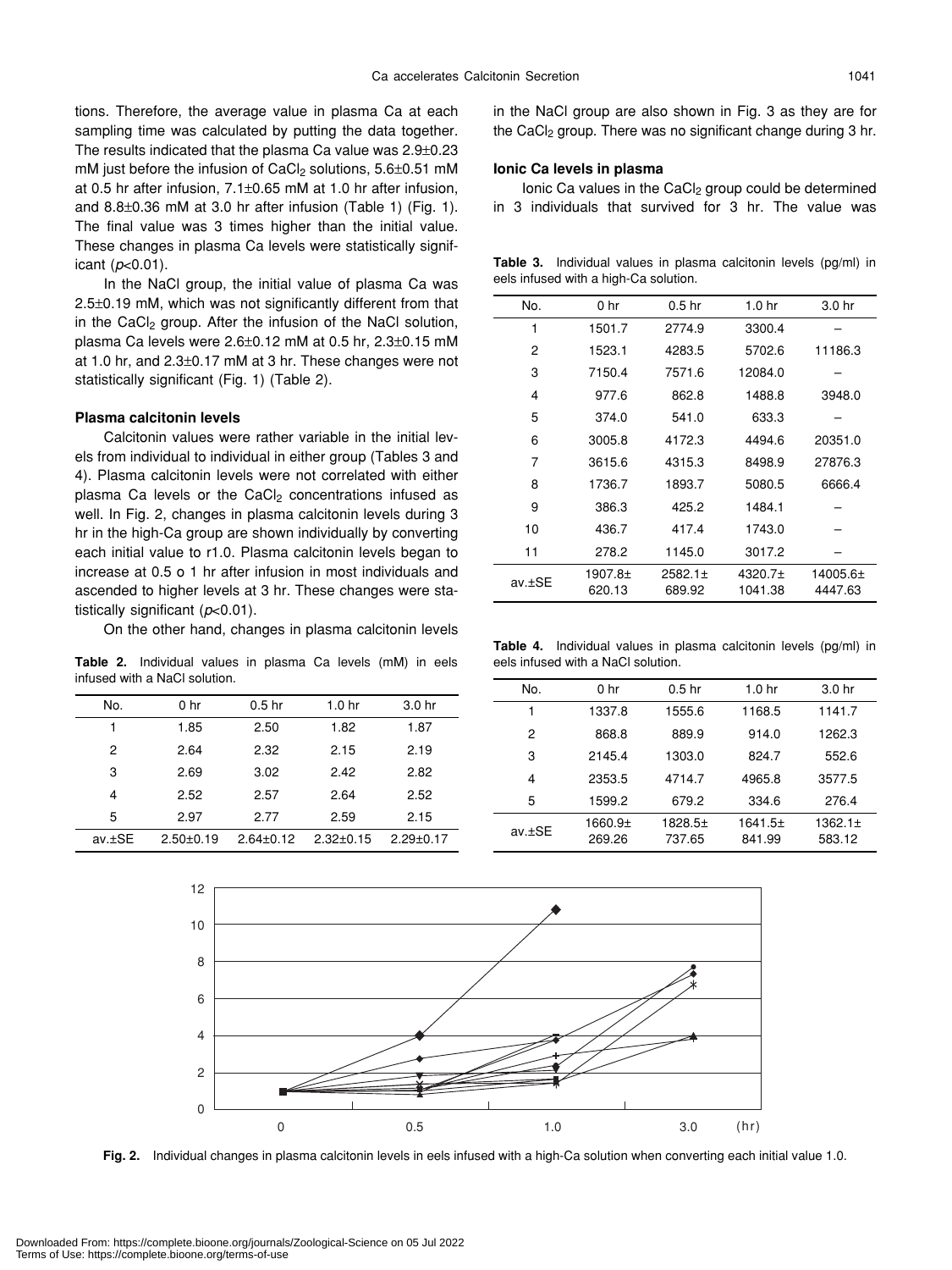

**Fig. 3.** Individual changes in plasma calcitonin levels in eels infused with a NaCl solution when converting each initial value 1.0.

6.3±0.38 mM, a level that corresponded to 69–76% of the total Ca levels. On the other hand, ionic Ca levels in the NaCl group were determined in 4 individuals. The value was 1.5±0.09 mM at 3 hr, a level that also corresponded to 61– 73% of the total Ca levels. Notwithstanding the fact that the value in the NaCl group was conspicuously lower than that in the CaCl<sub>2</sub> group, the rates of ionic Ca values to total Ca values were very similar in both groups.

#### **Plasma Na levels**

In the CaCl<sub>2</sub> group, the initial level of plasma Na in 8 individuals was 150.3±2.15 mM. In the NaCl group, the initial level in 4 individuals was 152.8±1.89 mM. There was no significant difference between the 2 groups. At 3 hr after the infusion of either solution, however, plasma Na levels in 4 individuals in the CaCl<sub>2</sub> group were slightly decreased to 144.8±2.50 mM; on the other hand, in 4 individuals in the NaCl group, it tended to increase to 160.8±2.63 mM. There was a significant difference between the 2 groups (*p*<0.05). In the NaCl group, therefore, NaCl infusion might affect plasma Na levels.

#### **Hematocrit value**

Although the initial value of the hematocrit in the CaCl<sub>2</sub> group was 30.5±1.71, its level was acutely decreased to 17.0±2.28 at 3 hr after infusion. This decline was significant  $(p<0.05)$ . In the NaCl group, the initial value was  $28.8\pm2.89$ , a level which was not significantly different from that in the  $CaCl<sub>2</sub>$  group. At 3 hr after infusion, the initial level in the NaCl group was also acutely decreased to 21.2±2.52 (*p*<0.01). There was no significant difference in the values at 3 hr between the 2 groups.

#### **DISCUSSION**

The present results clearly demonstrate that direct raises in blood Ca levels by infusing a high-Ca solution into the blood stream accelerate the secretion of calcitonin from the ultimobranchial gland.

In the previous experiment using eels that had been infused a  $CaCl<sub>2</sub>$  solution into the stomach, plasma Ca concentrations were increased from 2.63 mM of the initial value to 6.20 mM at 0.5 hr, 7.45 mM at 1 hr, and 8.50 mM at 3 hr (Suzuki *et al*., 1999). These values were very similar to the results obtained in this study. On the other hand, in the previous experiment, plasma calcitonin levels were increased from 30 pg/ml of the initial value to 205.6 pg/ml at 0.5 hr, 697.5 pg/ml at 1 hr, and 1118.2 pg/ml at 3 hr. In contrast, the average values in this study were 1,907.8 pg/ml at 0 hr, 2,582.1 pg/ml at 0.5 hr, 4,320.7 pg/ml at 1 hr, and 14,005.6 pg/ml at 3 hr. The absolute values of plasma calcitonin were undoubtedly higher in the present experiment. The difference in the values must be due to the differences in the site from which blood samples were taken. In the previous experiment, blood was sampled at the caudal artery; on the other hand, in this study, blood just perfused from the ultimobranchial gland was taken at the arterial bulb.

In this study, as mentioned above, the rates of raises in plasma Ca levels were similar to those in the case of the infusion of a high-Ca solution into the stomach (Suzuki *et al*., 1999). In that experiment, no eels died. Therefore, the raise in plasma Ca levels itself does not seem to be the cause of death of fish. On the other hand, the rate of ionic Ca to total Ca was similar between the high-Ca group and the NaCl group. This fact indicates that ionic Ca infused into the blood stream was immediately combined with some proteins at the same rate as that in the NaCl group. It may be important for a living body to keep the rate of ionic Ca/total Ca constant. However, it is also a fact that the absolute quantity of ionic Ca was very high in the high-Ca group compared to that in the NaCl group. Therefore, an excessive number of Ca ions in the blood stream might result in toxicity. When plasma Ca levels are raised *via* the digestive tract, there may be unknown systems preventing the heart from stopping beating. In our previous experiment, therefore, we should determine the ionic Ca level in plasma. Recently, we